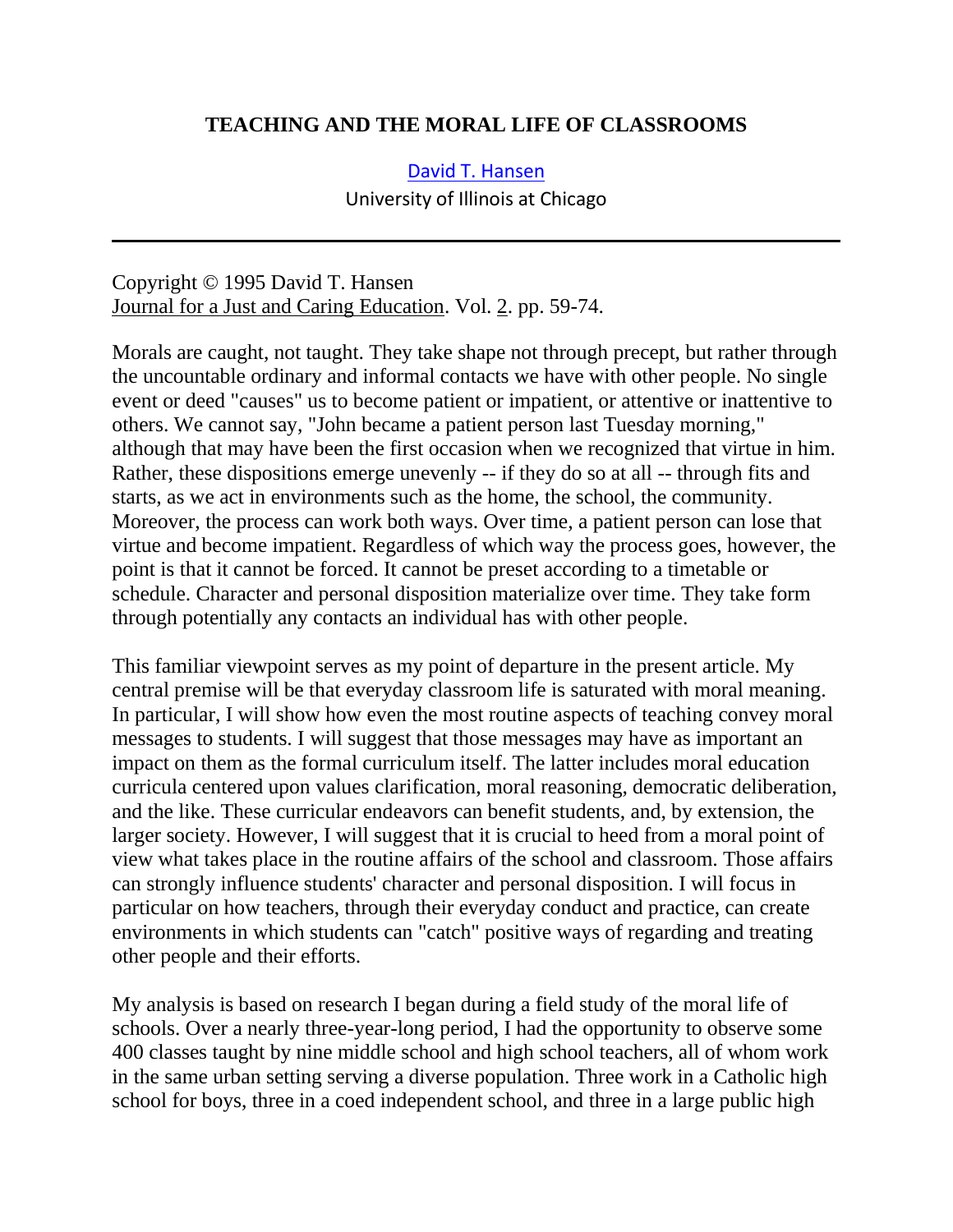school. The subjects they teach include English, mathematics, physical education, religious studies, science, and social studies; one is in Special Education. Over the course of those years I became deeply familiar with the teachers' practices. In time, I began to see how their classroom work was infused with moral significance. I will illuminate that significance by discussing their everyday classroom teaching. I will discuss ways in which they begin a lesson; how they handle the need for turn-taking among students; what their typical style of working is like; and how these routines contribute to the learning environment that eventually emerges in the classroom. These activities are not usually thought of as having moral meaning. They are normally described as issues of classroom management, curricular focus, instructional method, and so forth. However, I will show that in actual practice, they embody ongoing moral lessons about how to treat other people, how to treat oneself, and how to regard the process of education.

# **1. The Moral Meaning in Classroom Beginnings**

By "classroom beginnings," I mean the initial moments of a period when a teacher and his or her students settle into their seats, organize materials, greet others, and in general prepare for the day's lesson. At first glance, nothing could be more mechanical than the humdrum business of getting ready to start a class. Every person who has been to school has participated in such beginnings literally thousands of times.

However, I have discovered that classroom beginnings embody moral rather than merely functional meaning. Consider the following episode from Ms. Walsh's eleventh grade Public Speaking class, this in the large public high school in which she has taught English for twenty years. As a matter of personal style, Ms. Walsh mixes a strong businesslike attitude with more casual, intimate remarks and instructions. I will suggest that her actions evoke moral meanings that reside at the heart of her possible influence on her students.

Here is the episode, one "beginning" among many that is typical of Ms. Walsh's classroom:

Ms. Walsh strides briskly into the classroom with papers tucked under her right arm. She straightens some of the seats and surveys the room rapidly as she passes by the blackboard to the teacher's desk.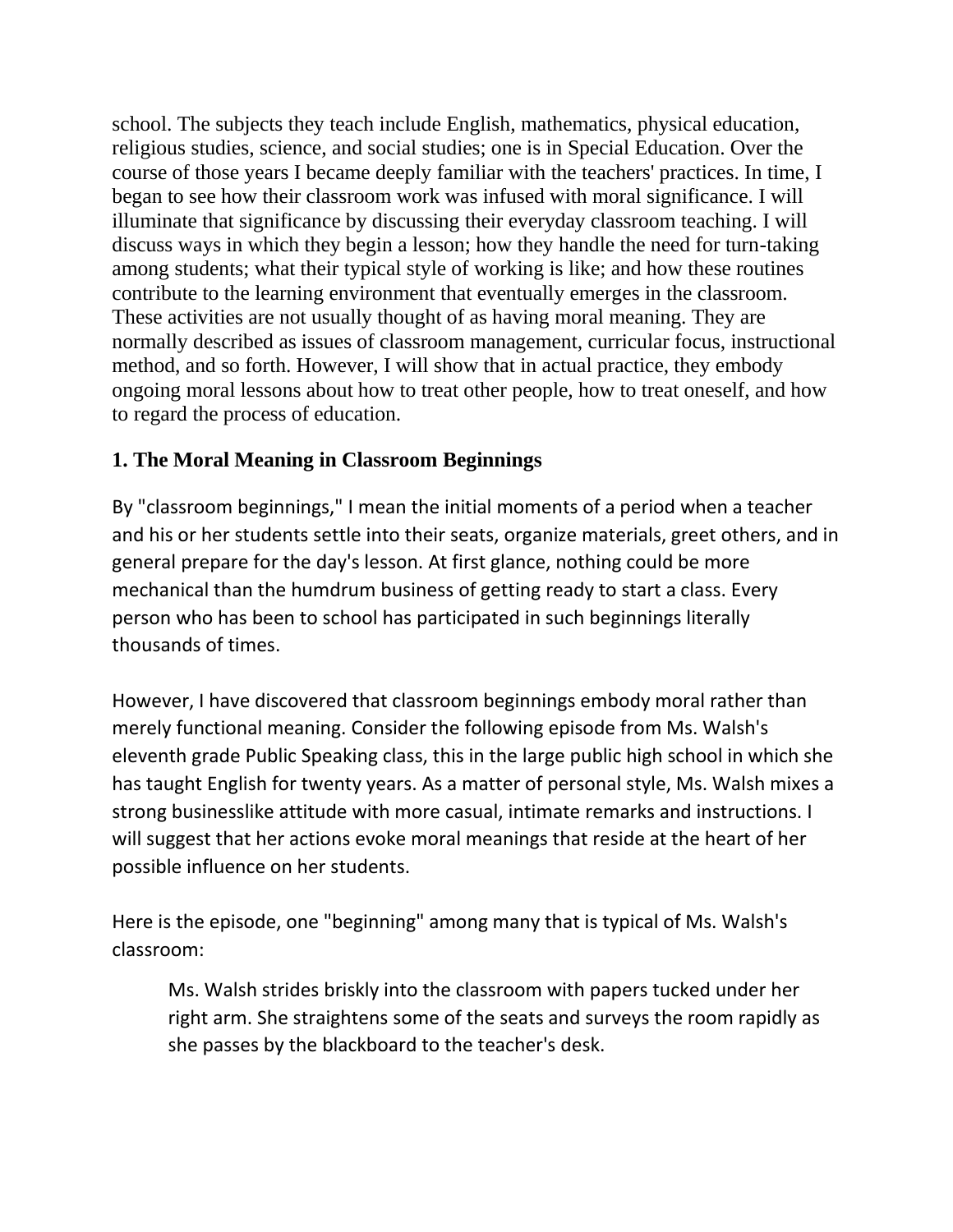Five or six of the twenty-one juniors who comprise this class are already in the room. The eyes of a few follow their teacher as she strides over to the desk. Other students are trickling in. A third of them are colorfully dressed in smartlooking skirts and slacks. Another third or so of the class wear jeans, sneakers, and t-shirts. The rest are dressed in the manner known as "punk."

"Good morning, Ms. Walsh!" one student says as he comes over and stands at the teacher's desk. She is bent over looking through materials she carried into the room with her. "Could you tell me the assignment that--"

"--What is it, Thomas?" Ms. Walsh interrupts as she suddenly looks up. "Put that face on your chest!" she admonishes with a smile, nodding down at the photo ID he is carrying in his hand. (All students in the school are required to wear one.) As the boy complies, she looks around the class settling before her. She glances quickly into the open roll-book in her hand. Many students seem to be talking animately, at the same time reaching automatically into bookbags for class materials.

"Now, what was it you wanted, Thomas?" Ms. Walsh returns her gaze to the boy still standing at the desk.

"I need to get the directions you mentioned in class yesterday."

"Oh, Thomas, come on!" Ms. Walsh responds good-naturedly. "Ask a classmate that! You know that by now!"

Just then the second bell rings, announcing the beginning of the period. As students continue to talk and to organize materials, Ms. Walsh strides across the room to shut the door. She stands with her left arm out-stretched, hand on the doorknob, as several latecomers hustle by her into the room. She shuts the door and a moment later stands before the two curved rows of seats.

"OKAY EVERYBODY, LET'S GET STARTED," Ms. Walsh announces in a suddenly loud voice. "I'M READY TO GO." She looks down at the papers in her left hand. "PLEASE, I'D LIKE TO BEGIN." In a softer voice she calls to several students by name, waving and pointing with her right arm.

As they hear their names, individual students turn their heads and look at Ms. Walsh, simultaneously shifting in their seats a bit to face her. "YOO HOO!" she calls out to others, bending forward a bit. "STOP, PEOPLE! IT'S NOT EVEN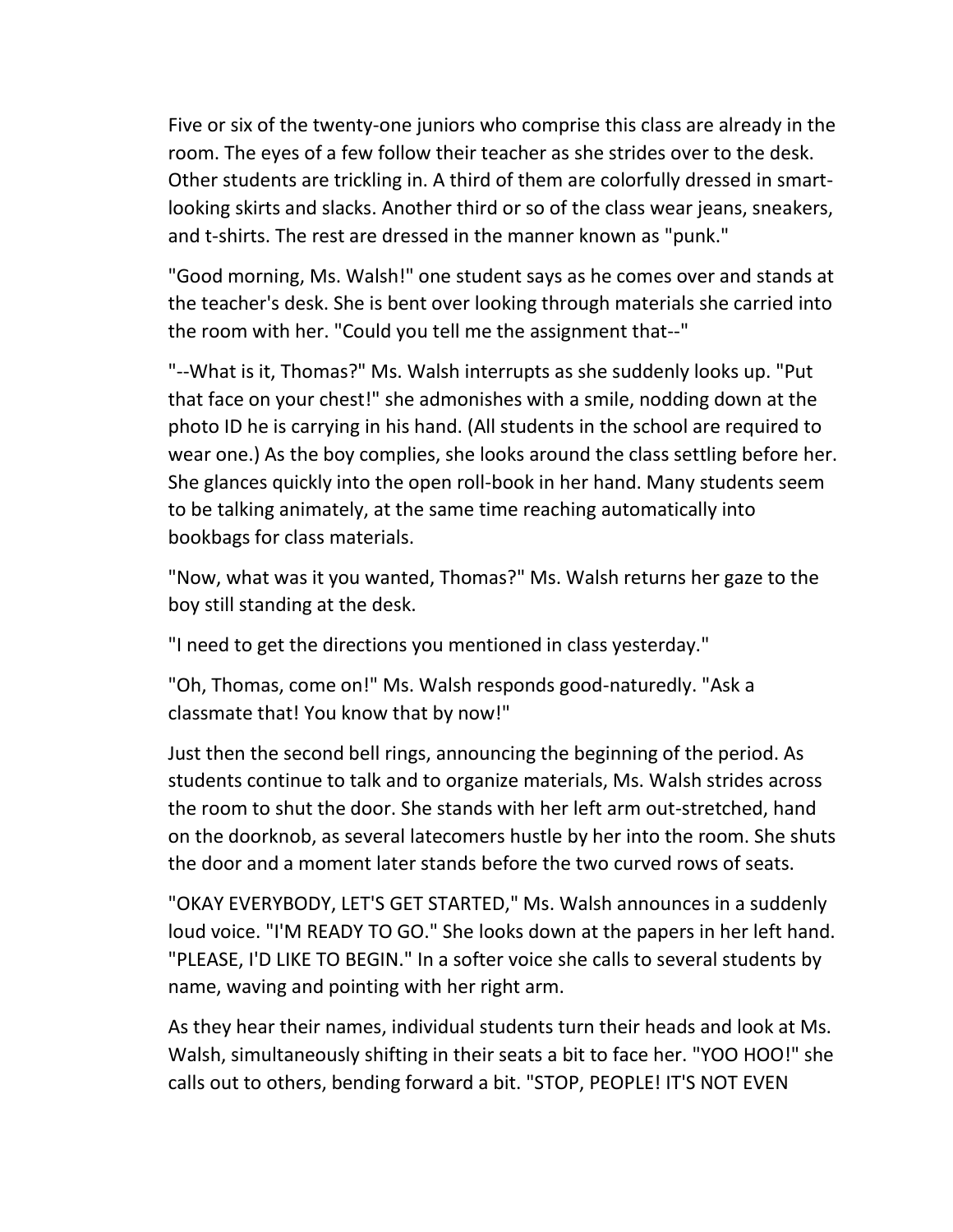FRIDAY YET!" Several students in the front row grin and look around the room, Ms. Walsh smiles herself as she waves with her arm and urges with her eyes the rest to come to order.

"PLEASE, PEOPLE," she repeats loudly. She looks down again at her notes. The class quiets down, students look to the teacher.

This episode occupied about five minutes of time: the four minutes between periods, and approximately one minute after the second bell before the lesson for the day actually began. Anyone who has spent time in public high schools will appreciate that a minute or so from the bell to the start of instruction is remarkable. Yet this is typical of Ms. Walsh's classroom. What makes it so, and what makes it morally significant?

As we can see, Ms. Walsh's style is a mixture of business and camaraderie. The way she strides across the room to straighten chairs and close doors, her alternately loud and soft voice, her waving arms to catch students' attention, her good-natured smiles, all combine to form a kind of personal appeal that she issues at the beginning of every class. There is a ritualized aspect to Ms. Walsh's conduct. For one thing, her actions are repeated day after day. For another, they help both her and her students appreciate, without any of them having to say so, that "We're in Public Speaking class now, not in the hallway, not in gym class, not in math, not in history, not anywhere else but here." Rituals often serve this social function of marking off an activity from all others.

However, Ms. Walsh's actions convey the impression that being in her classroom constitutes more than just physical presence. Rather, to be in Ms. Walsh's class means being prepared, attentive, respectful -- in short, it means taking seriously the time, the place, and the reasons for meeting there in the first place. Consider the sheer brevity of this "beginning." Students do not mill about the room nor engage in any stalling or delaying tactics. While they appear to wait for Ms. Walsh's customary appeal before focusing their attention, from the very moment they enter class they take their seats and begin drawing pens and notes from bookbags even while chatting with peers. These are students who have had to negotiate packed school hallways, and, in some cases, have had to come considerable distance through the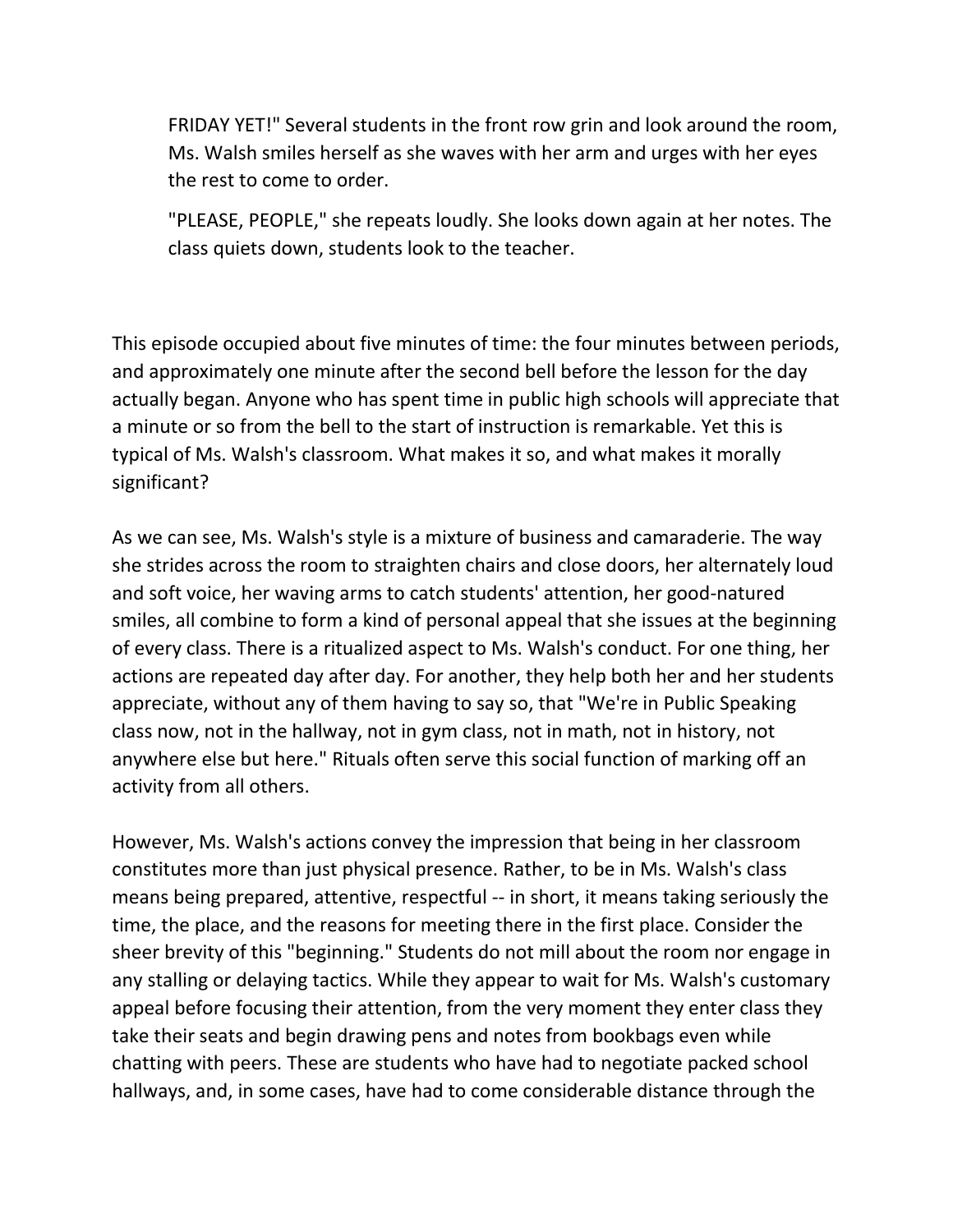large school plant to reach her class (they have four minutes between periods to accomplish this). Many arrive in class with their minds still occupied with previous experiences or events of the day -- the difficult French test, the just finished science experiment, the hallway argument with a friend. Yet they give Ms. Walsh their attention in fairly short order. They complete their social business before the business of the class begins. They participate in a number of seemingly minor yet purposive acts which, taken together, convert the otherwise mechanical moments before instruction into what I am calling a "classroom beginning."

As brief as this beginning is each day, it reveals the students' willingness to cooperate. Their posture illuminates their attitude toward their teacher and their purposes for being there. They acknowledge Ms. Walsh's authority as teacher; notice that the student in search of information walks up to her desk rather than shouting out to her or otherwise demanding her attention. At the same time, the student's actions, and Ms. Walsh's own, indicate that students regard her as accessible -- they can approach her. Moreover, she makes it abundantly clear that the reason she is there with them is that she wants to teach. She is personally engaging, true enough, but her appeals all emphasize that she wants to get down to business. "Let's get started," she says. "I'm ready to go. . . I'd like to begin." She saves time by rearranging desks and chairs herself before the start of class. She hovers by the door as the bell sounds and closes it officiously in order to begin. In effect, she acts as a gatekeeper, signaling every day that punctuality is a virtue. But her conduct implies that punctuality is a virtue not in and of itself, but rather because her classroom is a place worth coming to and there is not a moment to lose. Had I the space, I could show how busy her lessons are with reading, writing, public speaking, and more.

Seriousness of purpose, respect for time and place, respect for one another, a willingness to prepare oneself for work, an implied sense of trust in the fact that what they are preparing for is worthy -- these and other qualities revealed in this classroom beginning illuminate its moral significance. Ms. Walsh and her students do not talk about those qualities in so many words. Rather, they enact them. In this light, although a single episode is hardly sufficient for drawing any conclusions, it begins to show how "moral education" can be seen as an ongoing, built-in dimension of everyday classroom life. This holds regardless of whether teachers or students are self-conscious about that dimension. A look at another routine common to classrooms offers support for these claims.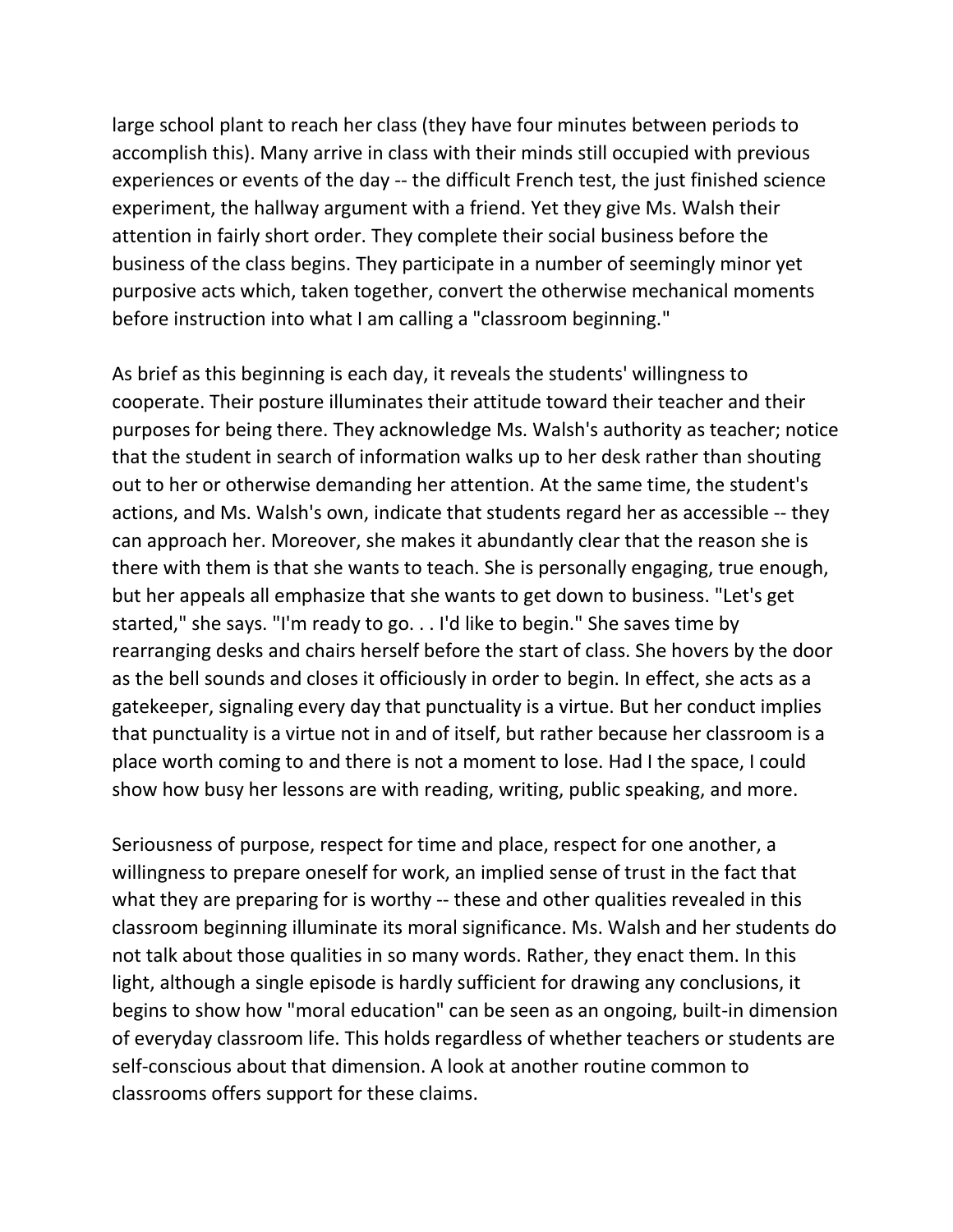## **2. The Virtues in Hand-Raising**

Hand-raising is surely one of the most familiar and ordinary sights in classrooms. Students raise their hands to answer questions, to offer comments, to signal that they have completed or are ready to begin an activity. They do so to ask permission to leave the room, or to perform a service for the teacher or class like looking a word up in a dictionary. In short, hand-raising is a social convention learned early in school and evidently never forgotten, as television screens reveal every day in the raised hands of journalists at press conferences, of members of the audience on talk shows, of cabinet ministers at meetings.

However, hand-raising can comprise more than a purely behavioral mechanism for regulating turns and the flow of events. As with classroom beginnings, it can embody moral meaning, conveying messages about how to regard oneself, other people, and their efforts. It can illuminate how the teacher makes use of the power and authority invested in the role -- and this for better or for worse. The messages teachers send through their classroom procedures may not be desirable. A teacher more intent on sheer control rather than on educating the young may enforce turn-taking in a way that signals: "Obey me!" or, more generally, "Obey authority figures!" That same teacher may get class underway in a fashion that emits a very different message than does Ms. Walsh: not that the classroom is a worthwhile place to be and we should come on time and get ready, but rather is a place to sit still and do what we are told. These, too, are moral messages -- albeit negative ones -- which further reveal the possible moral impact everyday classroom practices can have on students.

Consider Mr. Peters's classroom conduct. Like Ms. Walsh, he signals through his everyday actions that he esteems teaching and learning. He was in his second and third years as a teacher when I was a regular visitor to his classroom. He taught religious studies in a Catholic high school for boys. As a teacher, he takes pains during class to make it clear to students that he values an orderly flow of comments in discussion. Particularly at the start of the school year, he repeatedly reminds students to raise their hands, and offers a running commentary on the actions of students who interrupt peers who have the floor: "Mr Jamerson! Please give Mark the respect you would want yourself!" and "Reggie, take it easy. Nobody should have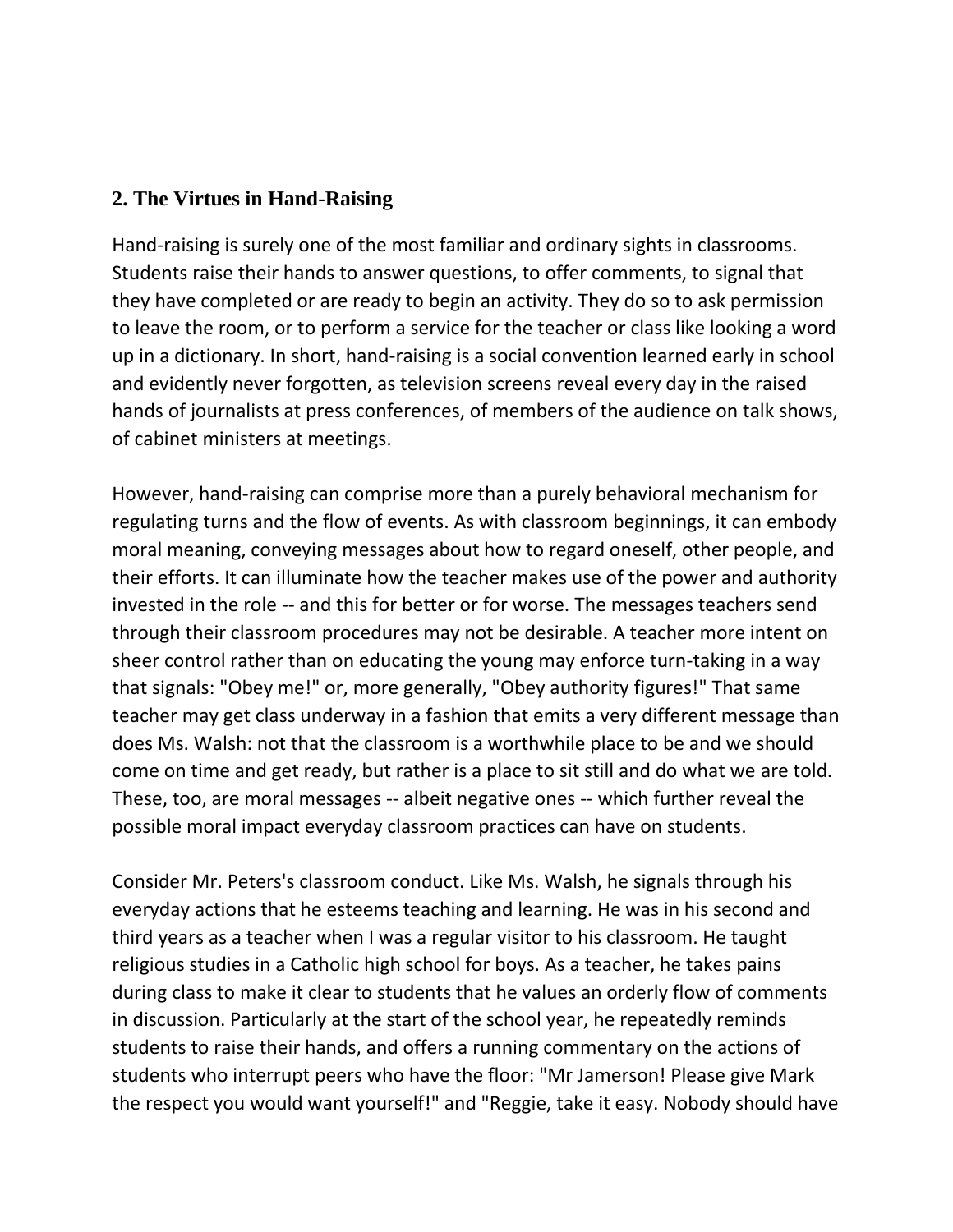to talk over someone else's voice. Do you want them to listen when you're talking?" Mr. Peters's comments, and the students' responses to them, would be worth examining in their own right for what they reveal about the moral environment in the classroom. Their moral significance stands out once they are seen as advocating how one ought to regard and treat other persons' claims to be heard and respected.

However, as with the episode from Ms. Walsh's classroom, my intent here is to illuminate a less visible but no less important layer of moral meaning in classroom life. To single out one class among several Mr. Peters teaches, hand-raising is so commonplace in his ninth-grade Introduction to Religion course that whenever he circulates up and down the rows of seats during individual deskwork, his students often attract his attention by jerking their hands into the air, even when he is only a few feet from their desks. Mr. Peters also endeavors to call on new participants whenever they raise their hands during discussion. He will remark: "Robert Smith! What a pleasure to see your hand up!" Such comments call attention to hand-raising itself, thereby reminding the boys of its usefulness as a mechanism for earning the floor. Mr. Peters's comments also send the important message that all are welcome to participate in discussion, and that he will be personally delighted to see them do so.

In the midst of a discussion in April, a number of students raised their hands when Mr. Peters asked what the term "creed" meant. As Mr. Peters called on Steven, a boy who had spoken up already that period, he noticed a normally quiet student who had not yet contributed half-heartedly raise his hand. Mr. Peters blurted out: "Oh! wait, uh--," and looked rapidly from one boy to the other. He acted quickly: "No, okay, go ahead, Steven." The student did so promptly. Once he was finished, the teacher said "Okay" to him, and then, overlooking other hands still up, he called on the new participant: "Jeffrey, did you want to add something?" Jeffrey proceeded to offer his own understanding of the term.

As with the classroom beginning we witnessed before, this event transpired quickly. Despite its brevity, however, Mr. Peters enacted what can be called a "moral appraisal" of the situation. This term highlights the fact that persons in authority, like teachers, sometimes ignore normal turn-taking procedure and attend instead to particular individuals. Teachers often exercise their discretion and call on certain students ahead of, or rather than, others. Their actions embody moral meaning in at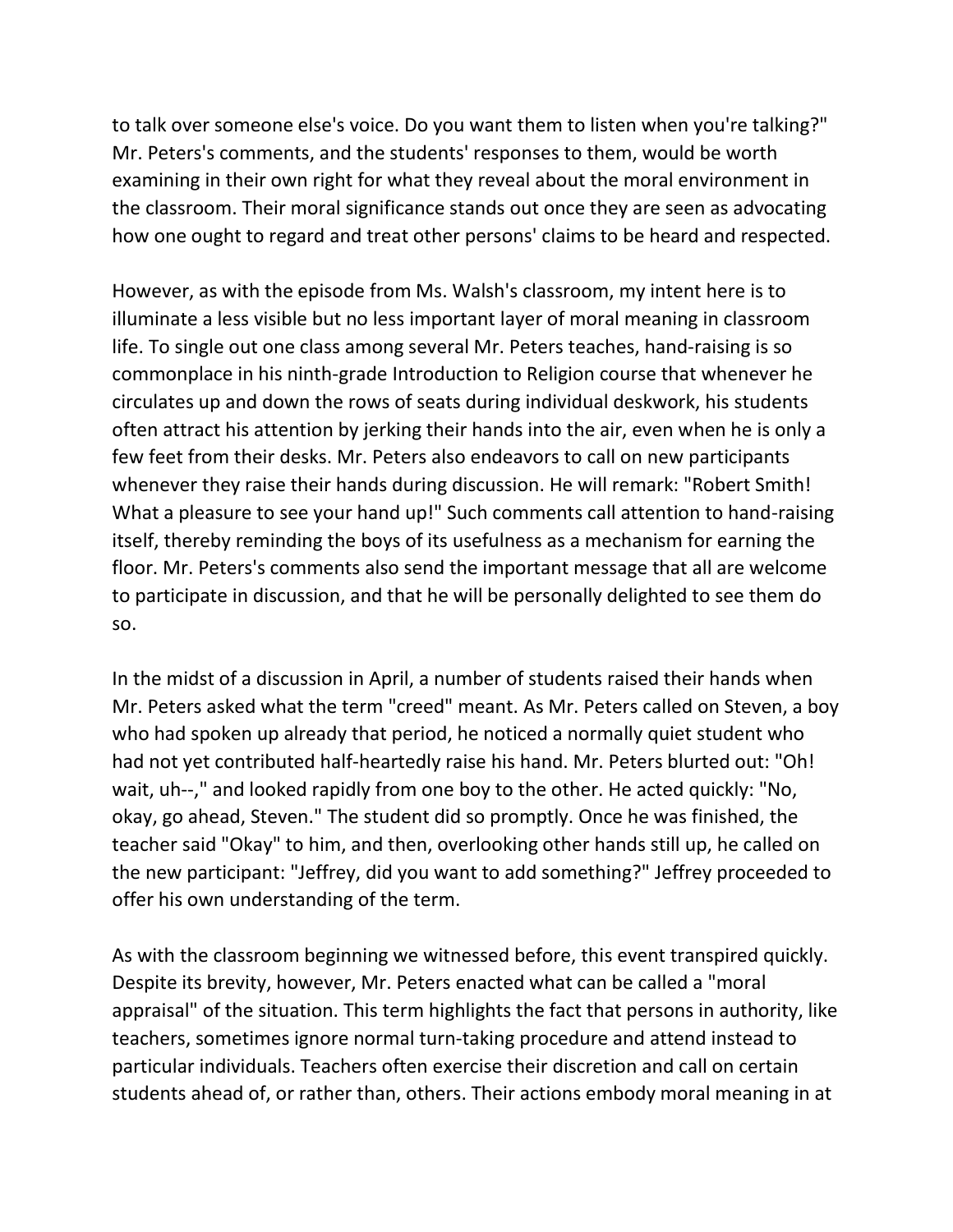least three respects: (1) they involve an appraisal, however rapidly it takes place, of whose time, needs, or contributions are the most important; (2) they express a judgment of the value of turn-taking procedures themselves, which classroom participants often come to rely upon heavily for stability and predictability; and (3) such actions disclose how the unavoidable classroom requirement of turn-taking raises issues of fairness and consideration of others. As we observed, Mr. Peters wanted to break with the system he had himself helped institute. He wanted to stop Steven, the boy who had been in line and who had a right to speak next, and call instead on the quiet student Jeffrey. The fact that Steven did have a right to the floor, given the procedures the group typically follows, underscores yet another moral dimension of this seemingly routine incident -- namely, the subtle fashion in which issues of rights and obligations, and whether and how others will learn to recognize them, are woven into the texture of everyday classroom life.

Although a single episode is insufficient for conveying Mr. Peters's approach to teaching, the incident illustrates how he has responded to the power and the authority built into the role of teacher. The fact that he called upon Jeffrey is an expression of that power and authority; he could just as easily have ignored the boy. Moreover, the brief exchange reveals that teachers enact moral appraisals of their students on a continuous basis. Indeed, part of a teacher's power is precisely the license, and the burden, to make such appraisals. Such acts involve a judgment of students' circumstances, capacities, needs, and purposes, as well as mindfulness of the particular contexts in which the latter are expressed. Such acts can be a burden because, as teachers would be the first to attest, they often require postponing or even overlooking students' individual desires and expectations.

Classrooms are crowded and busy environments. Not only must teachers constantly appraise their students' doings, but students themselves must deal with the reality that they cannot all have the floor at once. Consequently, they face a number of ongoing moral alternatives, among them whether to be patient, confrontational, or resigned. Those postures imply very different educational and personal outcomes. Patience is a virtue, and it differs markedly from confrontation and resignation. Patience describes the capacity to persevere and to remain self-possessed in the face of delay and obstacle. To be patient means to be prepared to accept the occasional costs of participating in a community. In the classroom, it means being prepared to wait, to attend to others, to forgo sometimes the opportunity to contribute. As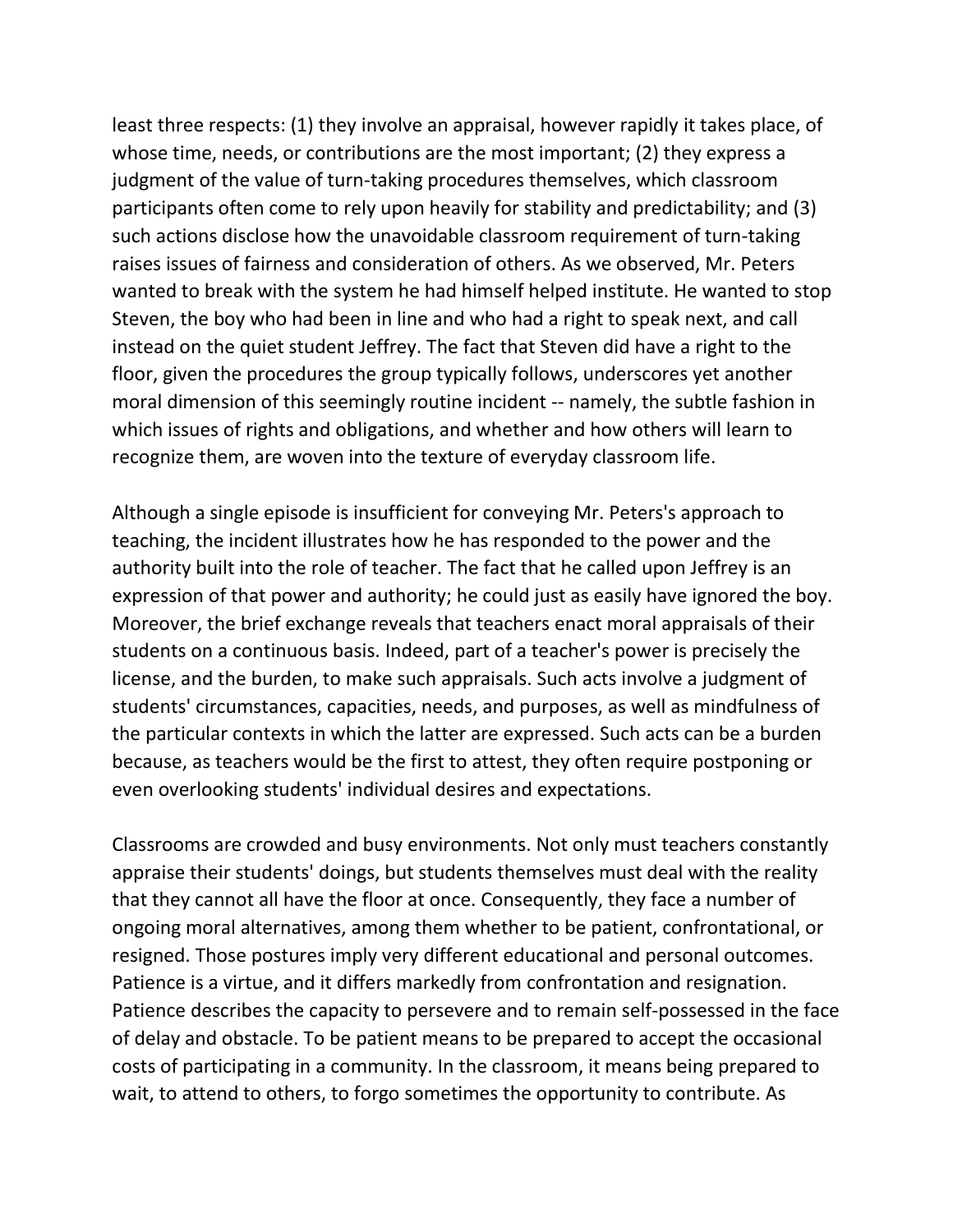teachers can affirm, for students who wish to take part, who have ideas and views they want to make known, these costs can be keenly felt. Were students to be denied time and again the chance to participate meaningfully, it would not be surprising to see them give up on the classroom -- to see their patience revert to resignation and passivity. In turn, those postures may imply giving up on formal education itself.

The episode described here illuminates how Mr. Peters's actions work against the prospect of students giving up. As we observed, he is attentive to students, so much so that he noted the quiet student's hand up in the first place (an act which may reveal his larger awareness of the boy's needs as a learner). Mr. Peters acted fairly, ceding the floor to Steven, the fellow he had already acknowledged. He was consistent, following established turn-taking procedure, while also accomplishing the additional goal of encouraging participation. "Encouragement" can mean quite literally to help provide another person courage. The latter is a term whose root meaning is "heart." To take heart is not always a thing easily or lightly done; a person may need support and assistance from others. Mr. Peters's habitual conduct in the classroom helps instill courage in individual students, perhaps particularly in those most in need of it. His ensuring that young Jeffrey had a say that morning will likely increase the odds, rather than lessen them, of the student participating more in future lessons -- and, in a larger sense, participating more in his own education. This possibility underscores the moral significance of otherwise routine practices such as hand-raising in the classroom. Through them, teachers are often unknowingly influencing students to take on certain dispositions and attitudes toward themselves, toward others, and toward learning.

## **3. "Virtue or Vice emit a Breath Every Moment"**

We have seen that routines such as classroom beginnings and turn-taking can embody and convey important moral meanings. In broader terms, this holds for the teacher's everyday style of working with students. By everyday "style," I mean the teacher's habitual ways of responding to what students say and do. Style encompasses gestures, facial expressions, tones of voice, and more. These habits, or elements of style, reflect more than personality or conventional behavior. They express the degree of interest in teaching and in students, as well as the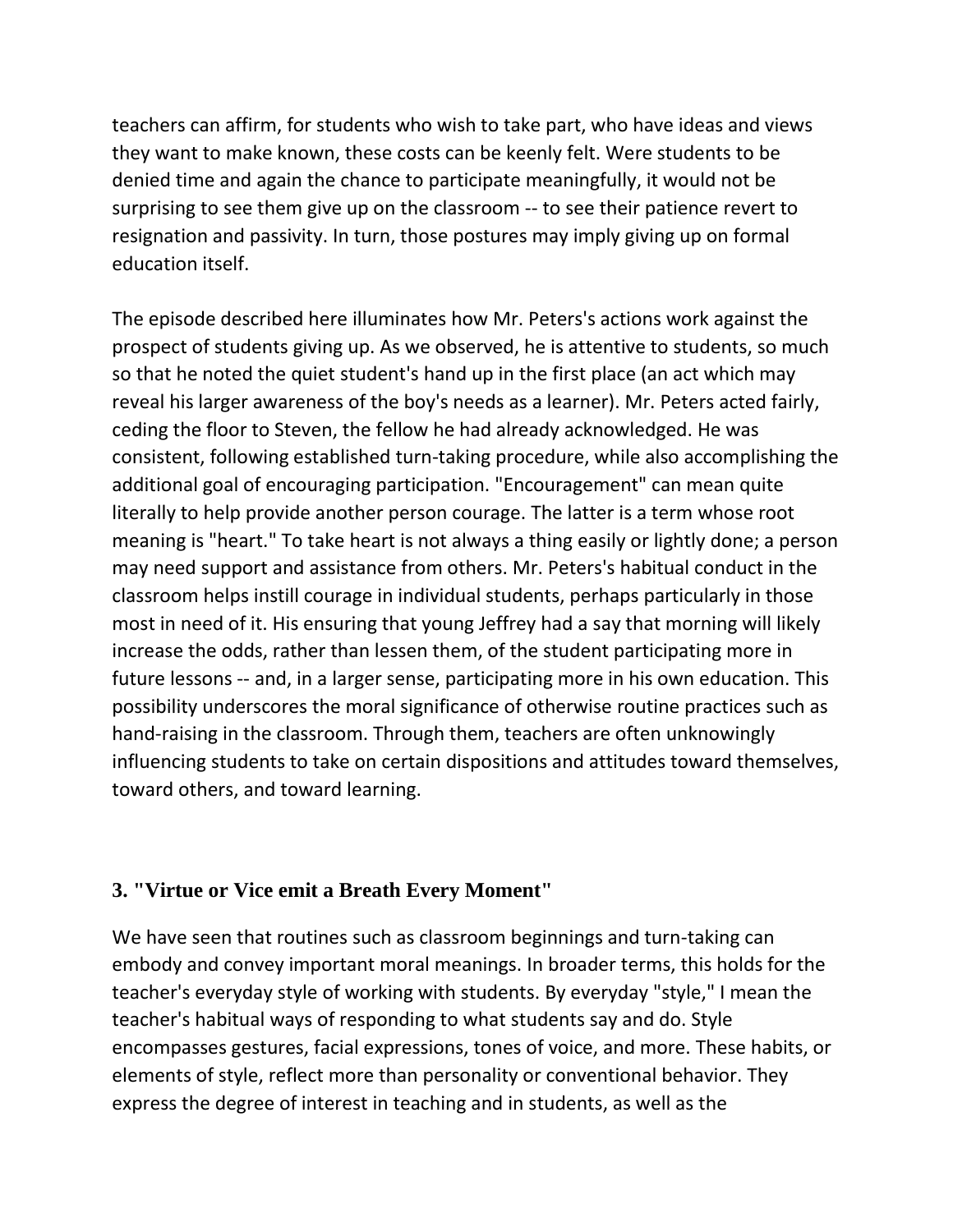expectations, that underlie the teacher's efforts.

Moreover, a close look at a teacher's style reveals how it provides students over the course of a school year with an ongoing model of conduct, and this for better or for worse. Many readers can (alas) probably remember a teacher whose every gesture seemed to exude dislike for teaching and for students. That teacher may never have articulated that dislike directly. But as is so often the case with people as we get to know them, the teacher perhaps did not need to do so in order for us to form a lasting impression. Such an impression can materialize as the result of a single incident. Much more often, however, it takes form through a slow, unmonitored process as experience with the particular teacher accumulates. We arrive at an impression of the teacher. We cannot force it, at least if we seek to be honest about the matter.

Ralph Waldo Emerson sheds light on what gives rise to our sense of another person. "Character teaches above our wills," he writes. "Men [and women] imagine that they communicate their virtue or vice only by overt actions, and do not see that virtue or vice emit a breath every moment." Emerson means that persons cannot switch their character on or off at will. Individual character is deeper and broader than the person's immediate self-understanding or self-awareness. It comprises dispositions, attitudes, and values acquired over time. Emerson's insight is that a person is always "emitting" his or her character in the course of dealing with other people. As he puts it, character "teaches," or can be seen, in potentially any of a person's public acts. Seeing this takes time; for though we do make first impressions, we also know that these can be misleading, and are often supplanted by a more mature impression as we come to know the person and his or her characteristic treatment of other people.

As mentioned previously, I observed the teachers whose work I have touched upon here for several consecutive years. In time, I began to see how their character was expressed through their everyday classroom styles. I began to see how Ms. Walsh's and Mr. Peters's dispositions toward the young were "emitted" through routines such as classroom beginnings and turn-taking. I started to appreciate what one of the other teachers I worked with at the time meant in saying that "we teach ourselves." This person meant that every practitioner teaches more than just subject matter. Rather, every teacher leaves a personal imprint or signature on all of his or her classroom doings, so that what students are being exposed to is not just subject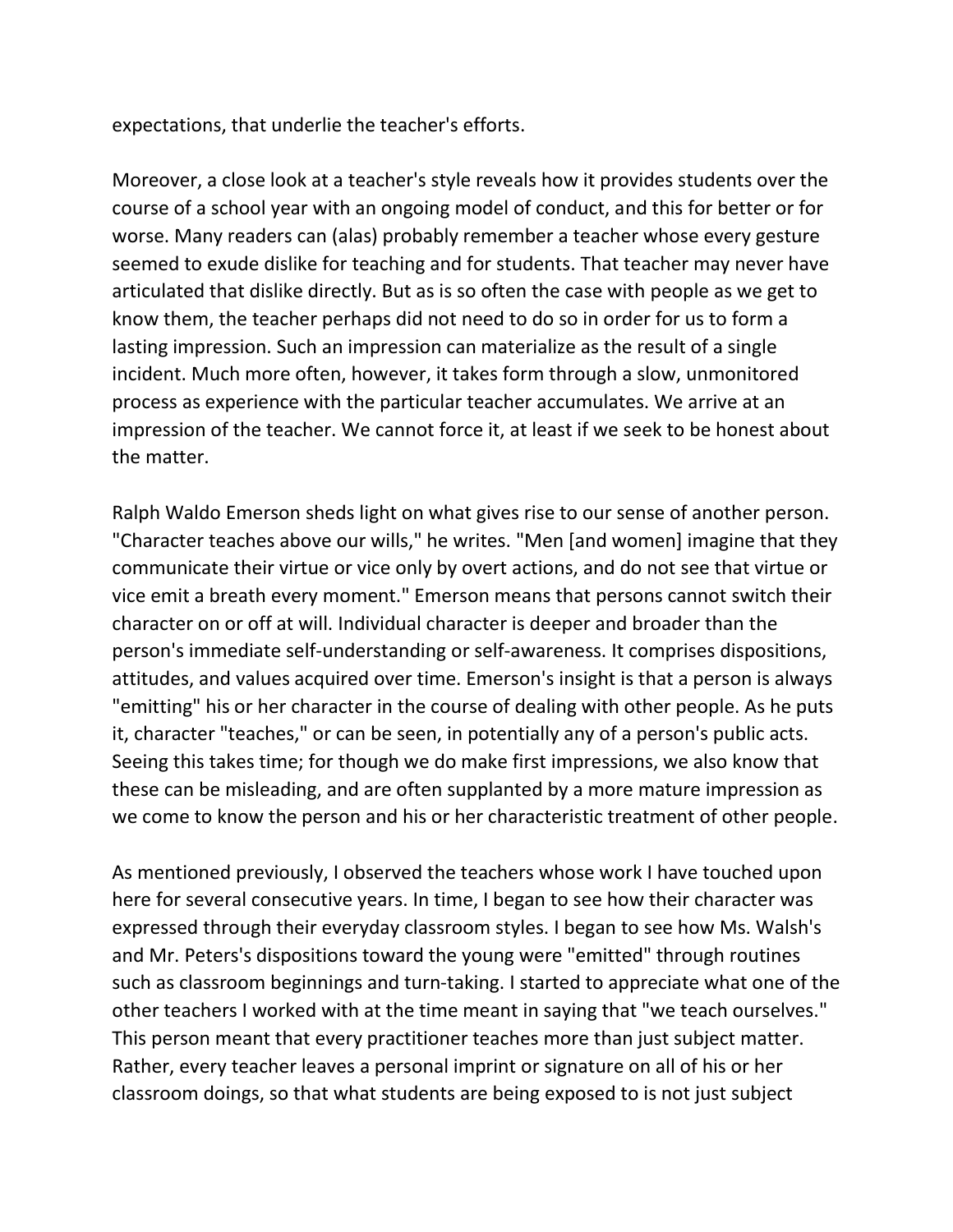matter but also an outlook on life itself. The longer I witnessed classroom proceedings, the more I preceived -- in a literal sense -- the truth of this claim.

In this section, I will share a look at Ms. Smith's style of working in her sixth-grade social studies classroom. Ms. Smith works in an independent school. A twelve-year veteran, she is highly regarded in her school and has earned public recognition for her ability to teach (as have Ms. Walsh and Mr. Peters). Ms. Smith's everyday style of teaching is marked by energy, enthusiasm, deep interest in the subject, and equally strong interest in how students are performing. Her habitual ways of working with students express the message that she cares about her teaching and her students, and that their time together is worth the effort of coming to school every day prepared and focused. In nearly three years of observing her teaching, however, I never once heard Ms. Smith say such things to her students, at least not in so many words. Her actions spoke them loudly enough.

I offer these preliminary observations not to extol Ms. Smith but to highlight again the idea that morals are caught rather than taught in classrooms. Without necessarily intending to do so, every teacher fashions a classroom environment which either enables or hinders moral growth and flourishing. Dewey wrote that "Just as physical life cannot exist without the support of a physical environment, so moral life cannot go on without the support of a moral environment." The environment is itself influential in inviting persons to act in certain ways rather than others -- and, thereby, to move in the direction of becoming certain kinds of persons rather than others. This is as true of the moral environment in classrooms as it is of other settings such as the home, the church, the workplace. A teacher who is wellprepared, attentive to students, and confident of the importance of education, is more likely than not to cultivate an environment that offers students moral lessons worth "catching." Moreover, as Emerson implies, for better or for worse the teacher's own character shines through over time. In this respect all teachers are role models, regardless of whether they choose to embrace this stance or not. All teachers model a version of how to conduct oneself as a person.

Like Ms. Walsh and Mr. Peters, Ms. Smith conveys the impression that classroom time is precious. At the start of each period she launches instruction promptly, calling out loudly over the classroom chatter "All right!" or "Sh!" followed by an immediate question such as "James! What did you learn yesterday?" or "Sandy!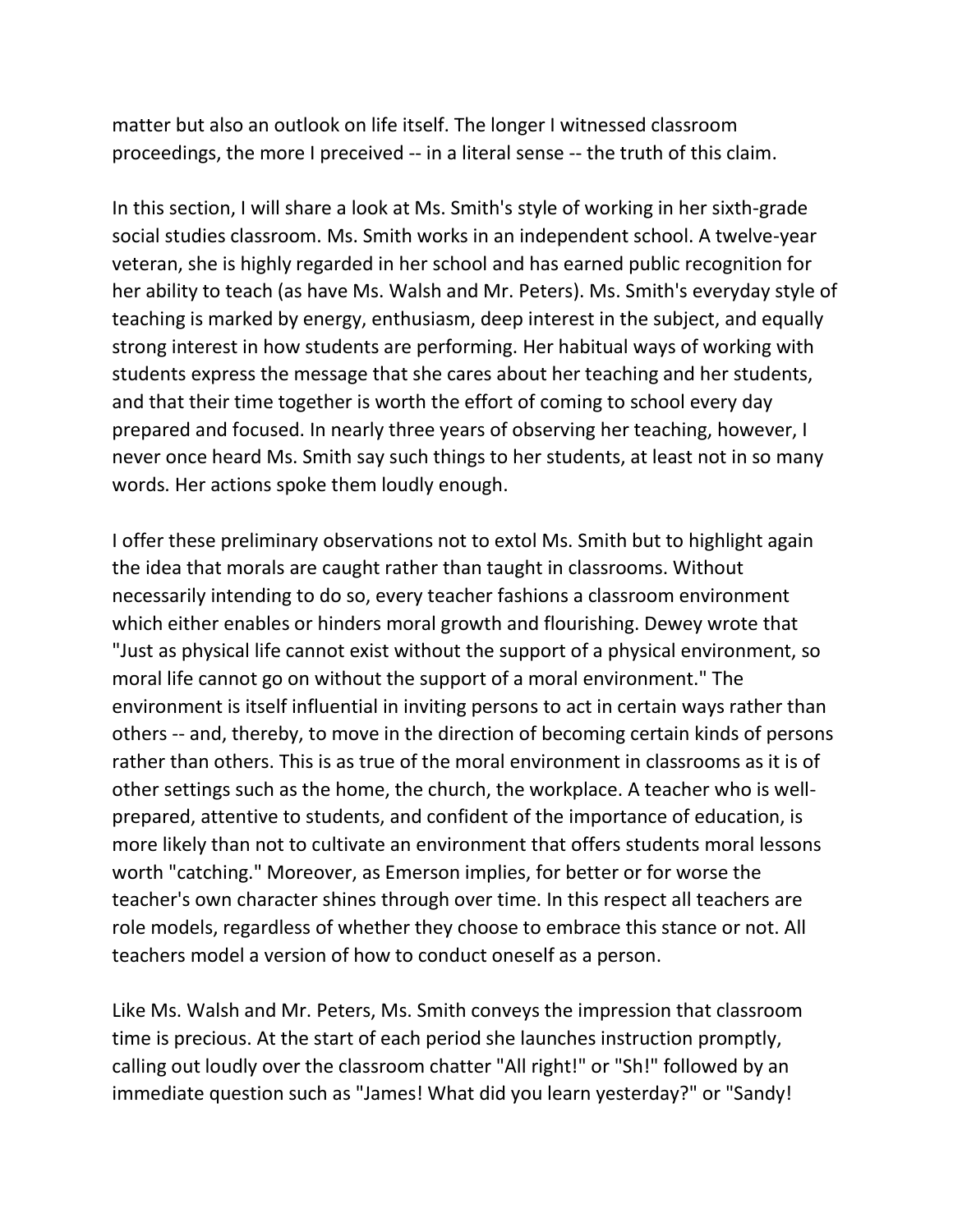What were the major points we said about how Cro-Magnon man lived?" She constantly channels her twelve-year-olds' energy into cooperative activity. To students who wave their hands too frantically and call out her name in an effort to obtain the floor ahead of others, she responds: "No, Dennis, not if you make all those noises. . . Megan, just relax, you'll get a chance. . . Mary, no! Just hold on!" To students who, in the early weeks of the year, make fun of a classmate by laughing at an answer or by calling out such things as "That's dumb!" Ms. Smith reacts swiftly: "Hey! If you disagree raise your hand and give your own opinion!" Her unhesitant admonishments highlight the importance of self-discipline and self-possession. They invite students to become more aware of the fact that their actions effect other people, and that they need to be mindful of the reality of other people.

Ms. Smith habitually endeavors to keep students focused on their work. She interjects into discussion queries such as "What is the question we're dealing with now?" or "What is the topic we are discussing?" She asks students to build upon others' views: "Burt, what did Mary add that we haven't heard before?" and "Sarah, tell us in your own words what you think Richard was saying. And then -- Tom! -- I'd like you to say if you agree with Sarah's summary." She urges students to call upon one another if they need assistance. Moreover, if a student starts explaining matters to her rather than to the classmate who posed the question on the floor, she interrupts: "No, Peter, explain your answer to Andrew." She corrals misbehaving students by asking them directly, "What are you supposed to be doing?" or "How can you improve your behavior?" or "Mark, maybe you can call on someone for suggestions on how you can learn to pay attention." Further, if a student responds to a question about what he should be doing by simply saying, for example, "listening," Ms. Smith does not stop there. "'Listening' to what?" she asks in one instance. "Listening to the discussion," the boy replies. "No, that's too vague," retorts Ms. Smith. "What's the point of this discussion?" The boy hesitates, then recalls "Well, uh, we were talking about Roman roads." "Right!" confirms Ms. Smith, and promptly resumes the discussion.

Ms. Smith's energetic teaching, her voice that carries over the whole class, her sheer persistence in moving students into the curriculum: through all of these habitual practices, Ms. Smith publicizes the values of concentration, of effort, of learning to think in cooperation with others. Her everyday actions convert her classroom from a setting in which each student, like an individual spoke of a wheel, has a formal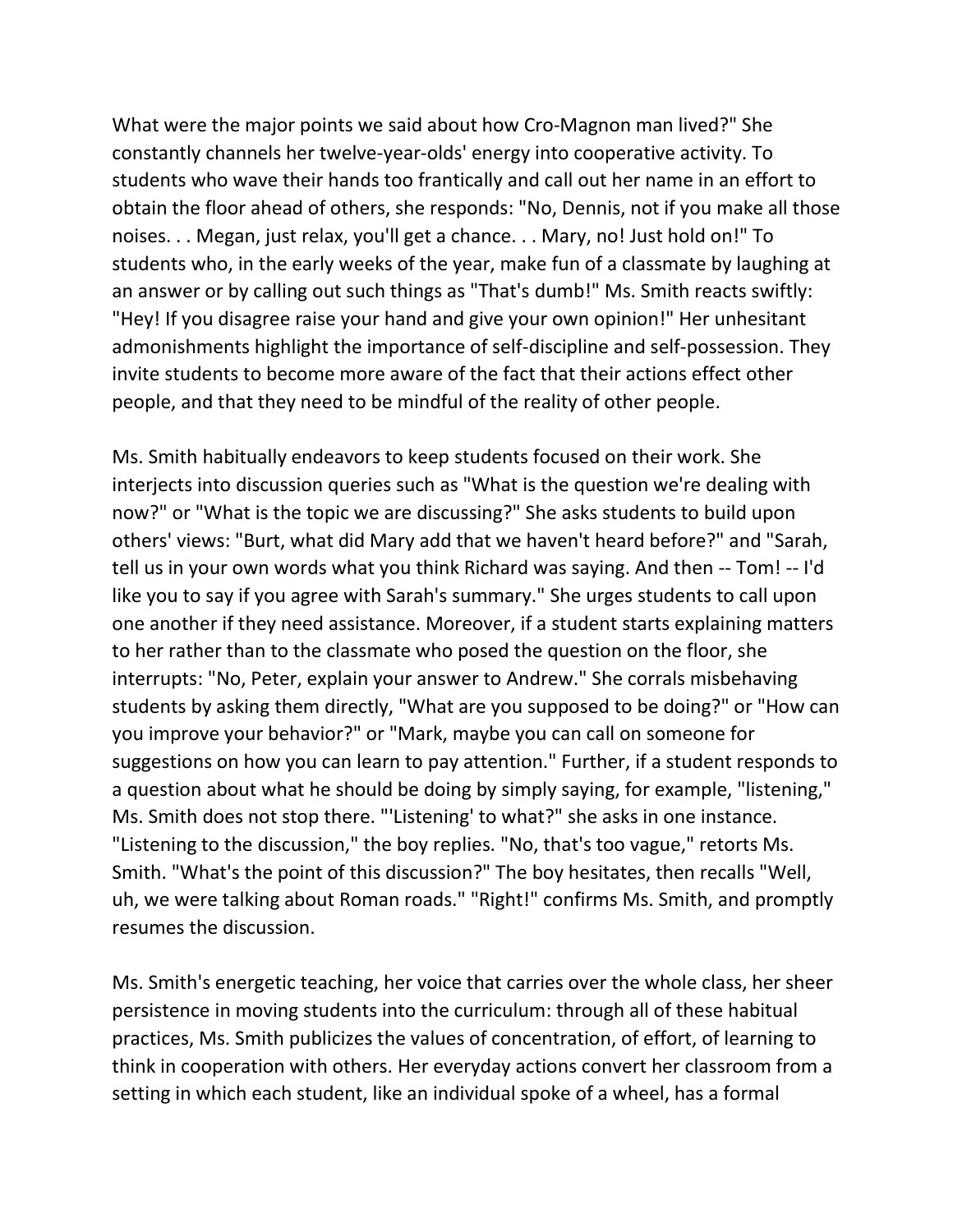relationship only with her (the "hub"), into an environment where they take on formal relationships with all the members of the group. Through her daily actions, Ms. Smith helps cultivate student awareness of what it means to engage in a purposeful endeavor with other people. Her actions call attention to the kinds of obligations, responsibilities, and virtues, such as patience and attentiveness, that are required to live in the classroom community.

Ms. Smith repeatedly models these qualities. In Emerson's terms, she "emits" them through her routine practices. As often as not, to judge from her own testimony, she models moral conduct without being aware of doing so. For example, during a discussion one afternoon in November Ms. Smith called on a boy named Ben to give an example of what the social sciences are about. (The day before she had described economics, political science, geography, and other disciplines.) Ben looked at her and shrugged, as if to signal he had nothing to say. But then he began looking over what he had jotted down from the previous class. "Hands down!" Ms. Smith announced parenthetically to students waving theirs in the air, and a dozen hands flopped into laps. Ben continued to peruse his notes while the class turned silent. However, other students were poised to speak, and within a few seconds one girl began blurting out an opinion. "SH!" commanded Ms. Smith, nipping her intrusion in the bud. She asked Ben if he could name some of the social sciences. But he simply stared at his notes. Finally he looked up and said, "Geography." Quickly, Ms. Smith followed up. "And how do we use that?" she asked. Met with silence again, she asked softly, "Ben, what is 'geography'?" The boy sat quietly, and Ms. Smith finally avered, "You'll need to study up on this stuff, Ben, and pay attention closely today." A short time later, she returned to the boy: "What have you learned in the last five minutes?" Ben mentioned several points made by other students. "Are you getting a better idea?" Ms. Smith asked. "No," the fellow admitted. "Okay, Ben, we'll continue and you see how you're doing. Do you want to call on someone to summarize what we've been saying?" Ben did so, and later in the period actually volunteered a response to a question Ms. Smith asked, which she promptly built on to move the discussion forward.

At first glance, these acts constitute nothing more than a familiar classroom event: a teacher asking a student a series of questions to see if he understands the material. However, a second glance reveals the episode's moral significance. Ben's honesty in admitting his continued confusion attests to the moral environment in Ms. Smith's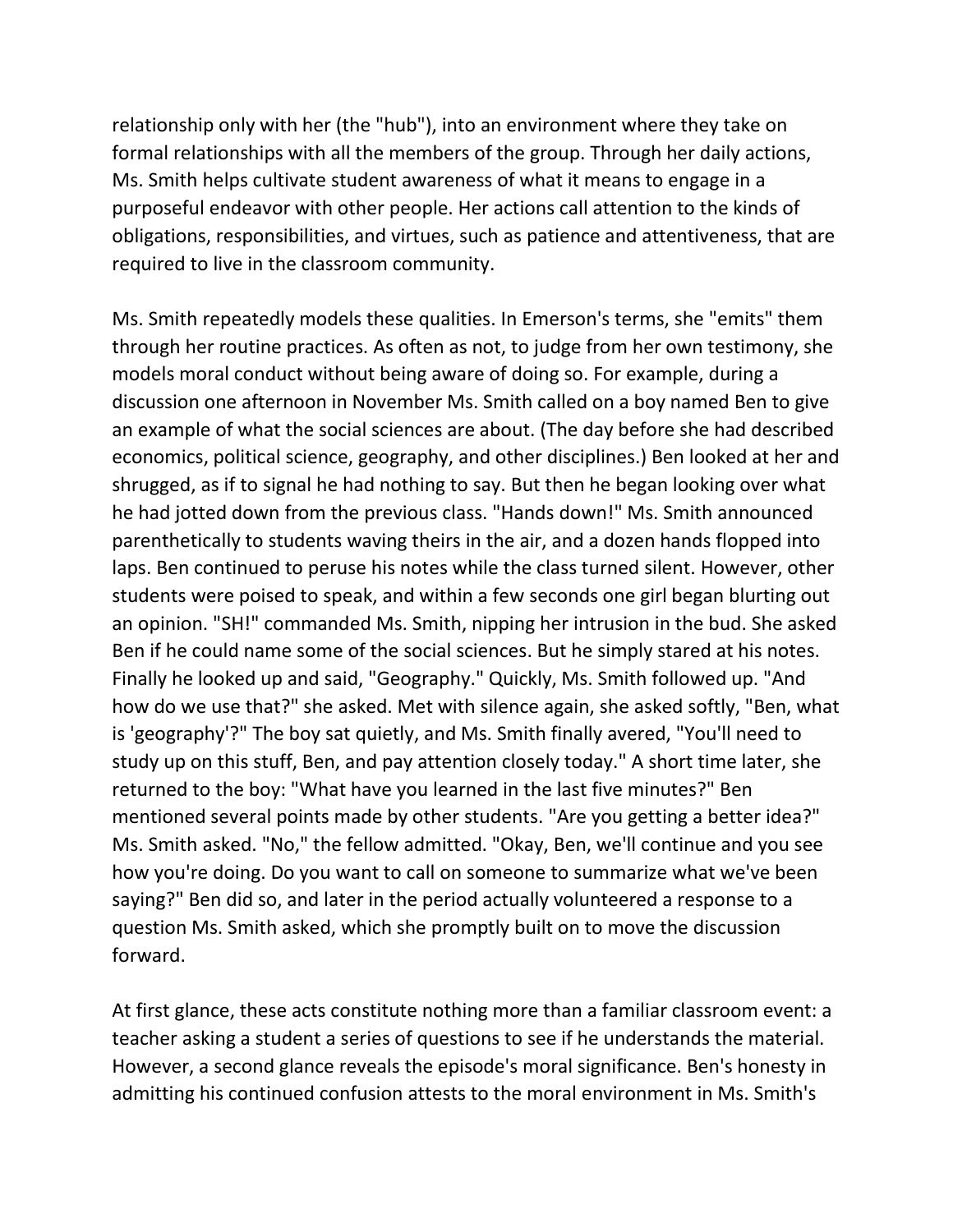classroom. It suggests that that environment is marked by a trusting relationship between the teacher and her students. Students appreciate that they will not be embarrassed or humiliated, neither for their ignorance nor for their poor behavior. Ms. Smith acts as if both good behavior and good academic habits must be learned, and that she is there to help students learn them. These facts in themselves make the episode of immediate moral interest, for surely experiencing what it means to be able to trust another person -- particularly a person with power, like a teacher -- is a moral lesson in its own right.

Ms. Smith's conduct as teacher during the episode with Ben illustrates what it means to attend patiently and seriously to another human being. She provided Ben multiple opportunities to speak and to participate. Moreover, all the students in Ms. Smith's classroom are potential witnesses to the everyday actions I have described. Her treatment of individual students is usually conducted publicly, in full view of many other people. Indeed, sometimes students other than the one receiving the teacher's attention are better placed to pick up the "messages" being sent. In the episode here, many students attentively watched Ms. Smith's interaction with Ben. The look on some of their faces mirrored what could be seen during other telling moments in her classroom. To single out but one, during another lesson in November Ms. Smith cut short spontaneous reactions to a comment from a student by saying to the class, "Sh! Quiet! I want to understand this." Leaning over the podium where she often sits, she looked intently at the speaker as the girl proceeded with her opinion. As Ms. Smith did so, several students regarded her wonderingly, almost as if impressed that she would be so interested in something one of them might say.

Ms. Smith was not seeking here to "demonstrate" attentiveness. Rather she was attentive. Without any prior intent, she illustrated graphically to her students what it can mean, in practice rather than in theory, to take another person seriously. The fact that students are often attuned to the subtleties of her actions suggests they are positioned to receive the messages they emit. Students may not be able to articulate their awareness of those messages, at least not in so many words. In my experience, they are masters of both moral concision and of moral understatement: "[Ms. Smith's] okay as a teacher" -- "Yeah, I like her okay" -- "It's fun in her class because we do lots of things." But their laconic comments in no way diminish the moral importance of Ms. Smith's conduct. For one thing, it is unrealistic to expect people to provide meaningful reports on their own ongoing character development. Just as we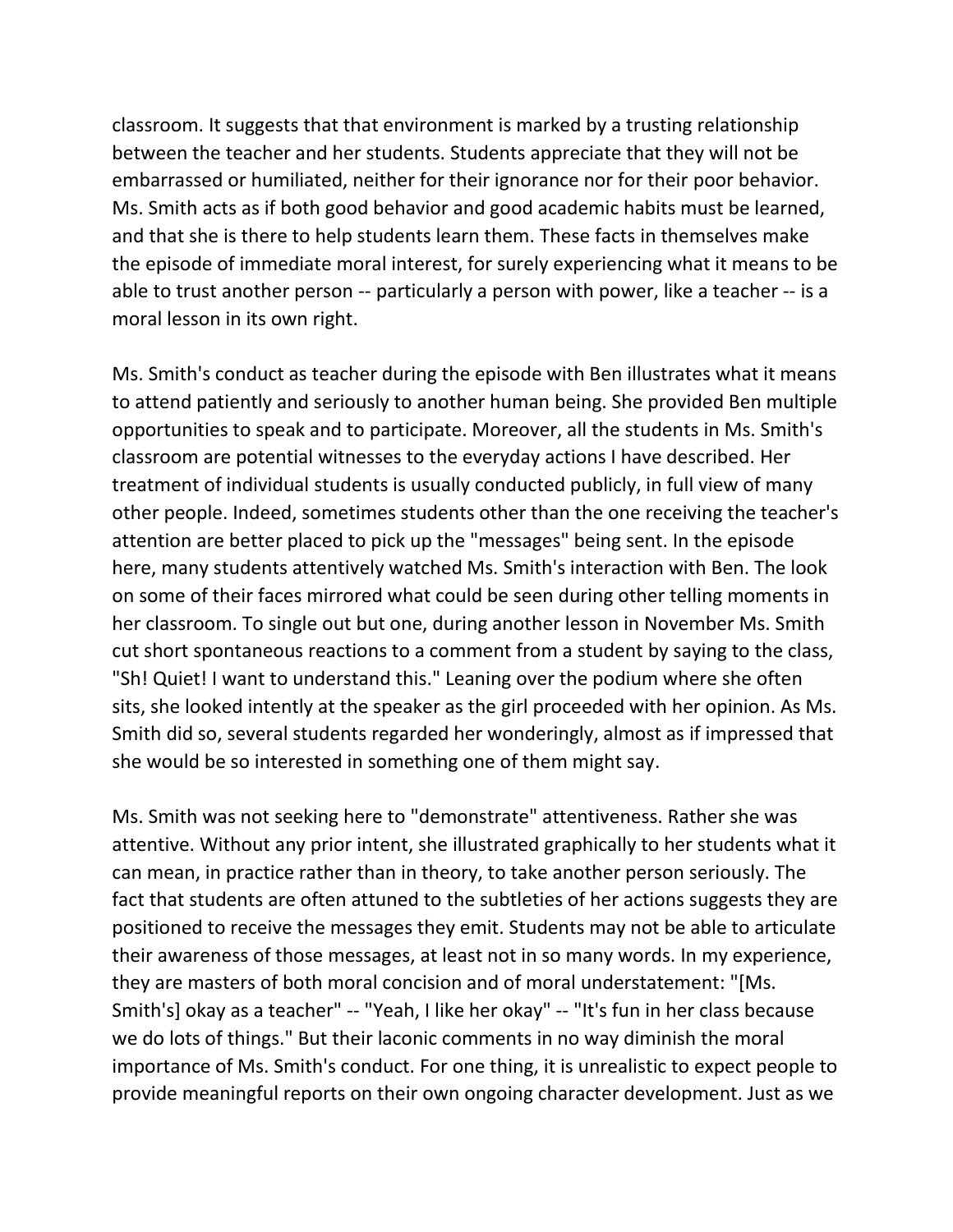cannot say of another person, "She became a considerate human being yesterday evening," so an individual cannot say, "As of this moment I am a patient person." The fact that these statements sound so odd to our ears affirms our experience that dispositions and character emerge over time, such that we typically realize only well after the fact that we have become the persons we are.

One reason I learned to attend in the first place to the everyday events I have described in this article is precisely because I began to realize how attuned students were to them. If virtue and vice emit a breath at every moment, as Emerson claims, it seems to me that with respect to classrooms it is here where students might take on virtue and vice. Their character and personal dispositions take shape through their everyday contacts with their teachers and fellow students, and through the examples of conduct constantly being presented to them.

#### **Conclusion: Appreciating the Moral Life of Classrooms**

Many educators today espouse the view that teaching is a moral endeavor. In making this claim, they typically have in mind explicit, deliberate attempts to influence students for the good. As noteworthy as those attempts may be, however, I have suggested in this article that moral education can also be seen as an ongoing, inherent dimension of classroom life. The everyday business of the classroom is potentially as rich in moral lessons as are the most ambitious curricula.

Yet most of us usually go about our work in classrooms unaware that our daily actions emit moral messages. We often act unmindful of the fact that our actions presuppose a broader moral framework that says, in effect: this curriculum, this way of teaching, this way of conducting ourselves, and this way of treating young human beings, is better than others. In an important way, this unawareness is both natural and necessary. If teachers sought to be constantly alert to the moral impact of their work, they might find themselves suddenly walking on eggshells in the classroom, fearful that at any moment a single word or deed might morally injure a student. Such self-awareness could breed what Dewey called "a mania of doubt" that would bring meaningful teaching to a standstill. Ironically, then, actual teaching often has to take place "in the moral dark." Rather than looking over their shoulders at their own moral assumptions, teachers must look at what is going on in front of them. When in